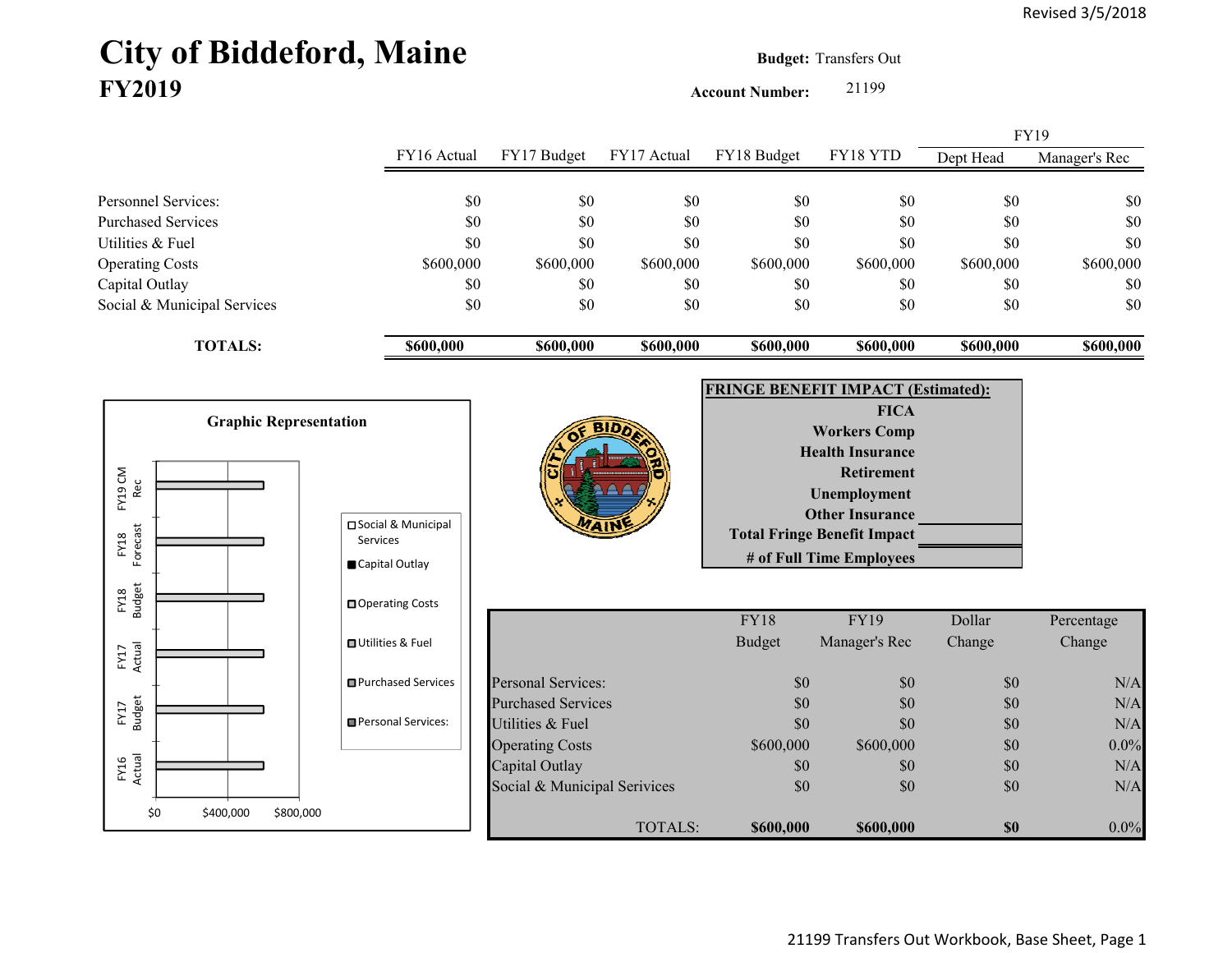## Other Operating Costs

| Account |                                   | FY16      | <b>FY17</b> | <b>FY17</b> | <b>FY18</b> | <b>FY18</b>  | <b>FY19</b> |           |
|---------|-----------------------------------|-----------|-------------|-------------|-------------|--------------|-------------|-----------|
| Number  | Description                       | Actual    | Budget      | Actual      | Budget      | YTD 02/28/18 | Dept Head   | Mgr's Rec |
|         | 60799 Transfer Out to Other Funds | \$600,000 | \$600,000   | \$600,000   | \$600,000   | \$600,000    | \$600,000   | \$600,000 |
| Totals  |                                   | \$600,000 | \$600,000   | \$600,000   | \$600,000   | \$600,000    | \$600,000   | \$600,000 |